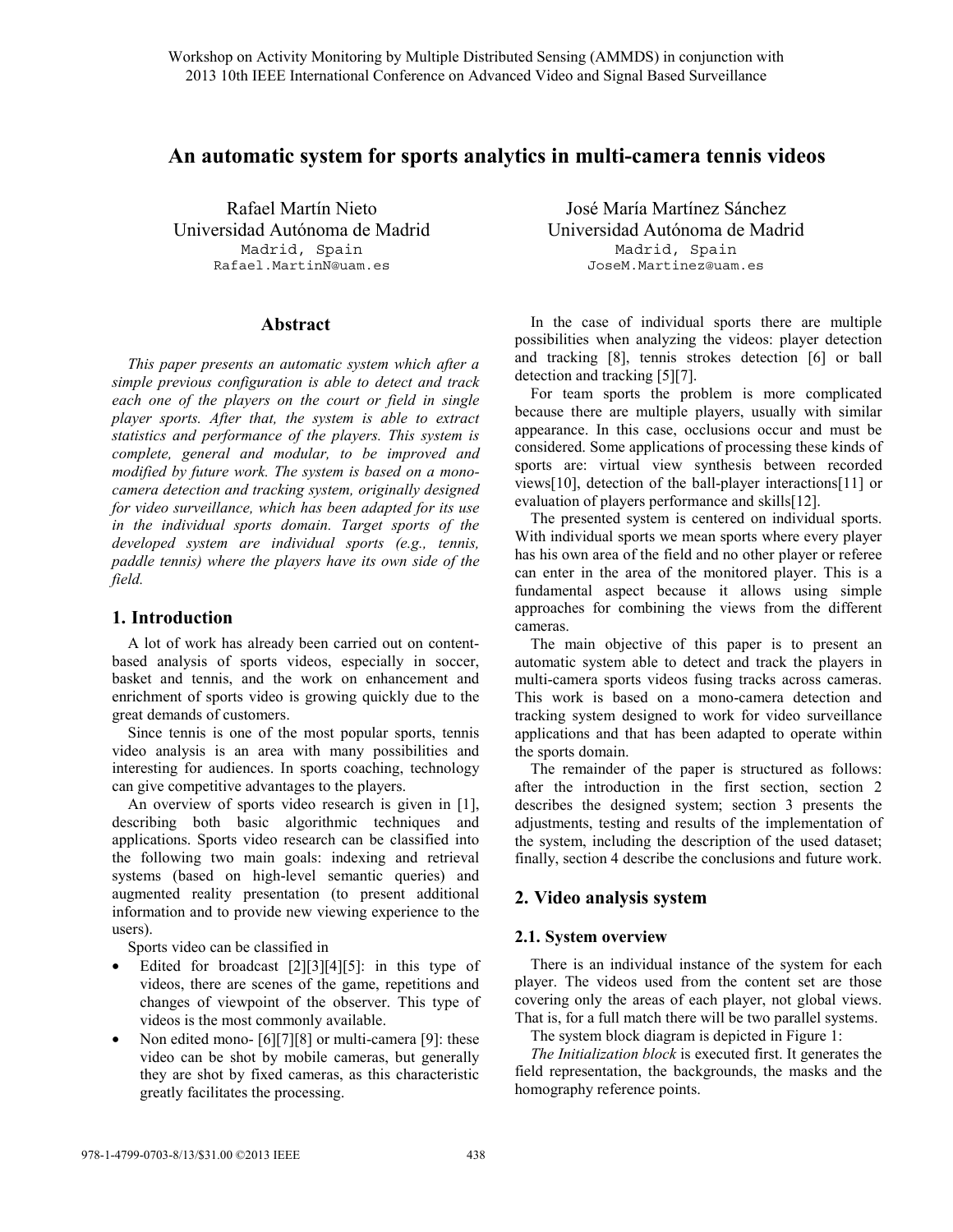The *Tracking block* (mcD&T –see section 2.3-) receives the videos and the backgrounds and masks from the different cameras which are recording the player and generates the tracking from its own perspective.



Figure 1: Block diagram of the system

The *Homographies block* receives the tracking of the player from each camera and the reference points, and it generates the top view tracking from each camera.

The *Tracking filter block* receives and filters the tracking for the top view tracking from each camera. Some examples of filtering criteria are: selected regions in the field, blob continuity for a minimum number of frames, etc. This block generates the top view filtered tracking for each camera.

Finally, the *Fusion block* joins the processed trackings from each camera and generates the overall trajectory along the entire field.

#### **2.2. Initialization**

Initialization of the system can be obtained from a previous video recorded before the match or from the first frames of the match video (if the first option is not available).

The initialization step generates the field representation,

the backgrounds, the masks and the homography reference points. The measures of the field are needed for the field representation (otherwise the resulting statistics would not be accurate).

#### **2.3. Mono-camera detection and tracking**

The mono-camera detection and tracking (mcD&T) module is based on a video analysis system for event detection in the video-surveillance domain[13]. It is designed to work in real time: this requirement imposes limits on the time complexity of the algorithms used in each of the analysis modules.

Figure 2 depicts the block diagram of the mono-camera detection and tracking module. A foreground mask is generated for each incoming frame at the *Foreground Segmentation Module*. This foreground mask consists on a binary image that identifies the pixels that belong to moving or stationary blobs. Then, post-processing techniques are applied to this foreground mask in order to remove noisy artifacts and shadows. After that, the *Blob Extraction Module* determines the connected components of the foreground mask. In the following stage, the *Blob Tracking Module* associates an ID for each extracted blob across the frame sequence.

## **2.4. Homographies**

Homographies are used to change camera perspectives. The homographies applied follows the normalized direct linear transformation algorithm[14]. Four points are selected in the original image plane (generally characteristic points of the field) and its correspondence is indicated in the top view. The code used for the homographies is public<sup>1</sup>. In Figure 3, an example of the result is shown. Note that in the system the homography is applied to a single point (the base mid-point) of the tracked player (blob). The red points in the figure indicate the selected points.

Resulting projected trajectories from two cameras may have location differences due to different scales, players' volumes, camera distances, lens (e.g., see Figure 3), etc. In the case of people detection and tracking, these differences use to be moderate and the fusion block can also reduce



Figure 2: Block diagram of the mono-camera detection and tracking module

<sup>1</sup> http://www.csse.uwa.edu.au/~pk/research/matlabfns/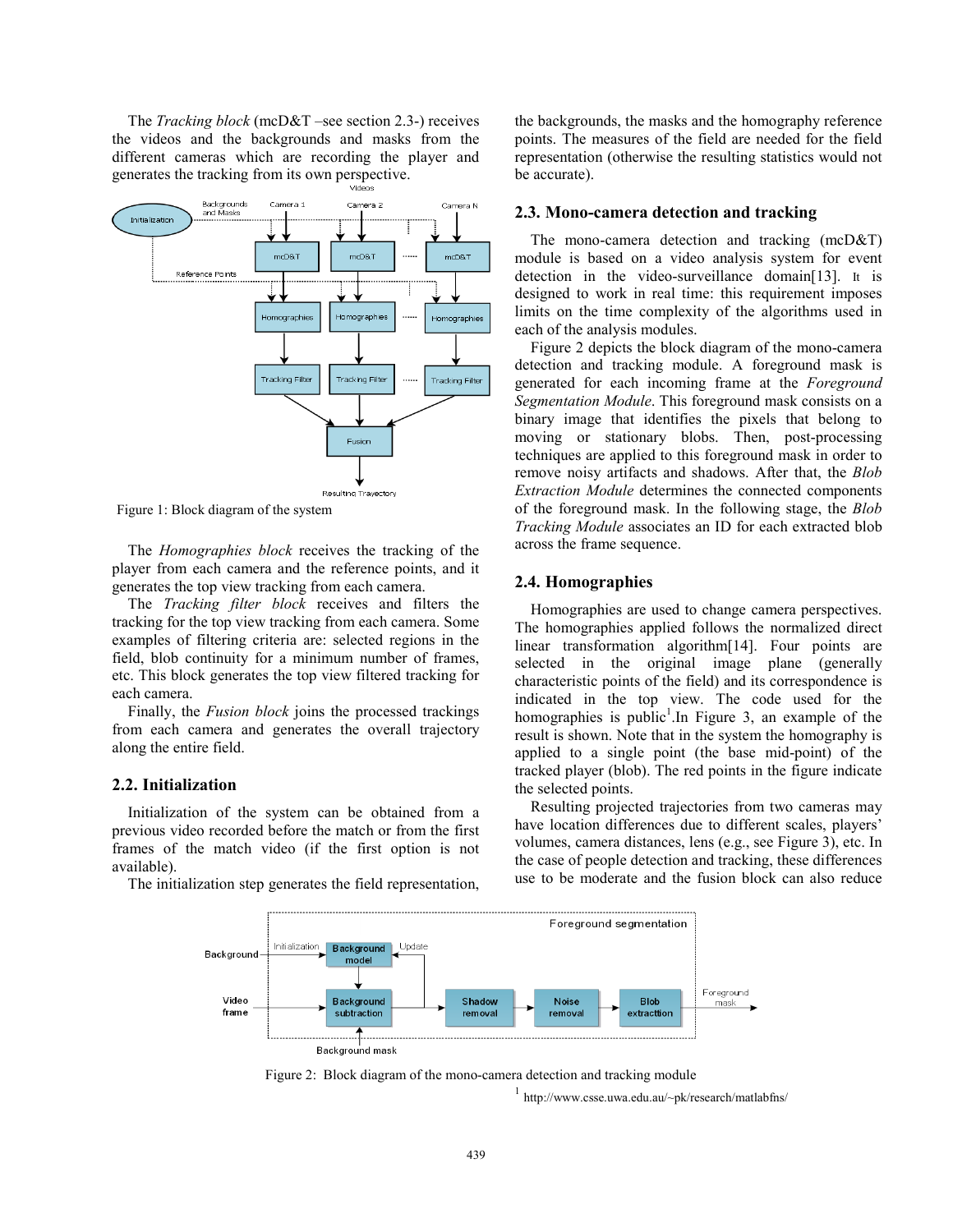these errors.



Figure 3: Example of homography: (a) image plane, (b) Top view

#### **2.5. Fusion**

For individual sports with cameras covering only individual player's field, the fusion process is relatively simple. The main advantage is that every blob in frame t belongs to the tracked player. The resulting coordinates can be obtained simple as a mean:

$$
x_t = \frac{1}{N} \sum_{i=1}^{N_t} x_{i,t} \qquad y_t = \frac{1}{N} \sum_{i=1}^{N_t} y_{i,t} \qquad (1)
$$

Where  $(x_t, y_t)$  are the fused coordinates in frame t,  $(x_{i,t}, y_t)$  $y_{i,t}$ ) are the coordinates in frame t from the i-camera, and  $i=1...N_t$  are the  $N_t$  cameras which have a recorded blob corresponding to the player in frame t.

Additionally, a weight can be added to each blob coordinates depending on the position, height and precision of each camera.

## **3. Adjustments, testings and results2**

# **3.1. Content set: 3DLife ACM Multimedia Grand Challenge 2010 Dataset**

The dataset<sup>3</sup> features video from 9 CCTV-like cameras placed at different points around the entire court (see Figure 4). In addition, audio from 7 on the 9 cameras (each camera with the microphone symbol in the top left of the image) is also available. Videos are ASF files and encoded using an MPEG-4 codec. 7 of the videos (taken from the cameras with the microphone symbol in the top left of the image) are recorded with a resolution of 640x480 pixels from Axis 212PTZ network cameras. The two other cameras have a resolution of 704x576 pixels and are captured using Axis 215PTZ network cameras. The start

time of each video is synchronized via software at the start of each sequence.



Figure 4: Positions and examples of the content set videos

#### **3.2. Integration**

For the integration, the used videos are from the cameras 1, 3 and 4 from 3DLife ACM Multimedia Grand Challenge 2010 Dataset, recording the blue player in game 1. The other videos have problems in the tracking module for many causes: the net that separates the fields is moved by the wind, camera that automatically focuses and blurs, camera slightly moved by the wind, etc. These limitations are produced by the mcD&T module. Solving these problems was not in the objectives of this work and will be described as future work.

The extractor used is a simple state of the art method (median background subtraction). The homography reference points are selected manually. In the *Tracking filter* module, the criteria (heuristically set) for filtering are that detected blobs must be visible during a minimum of 10 consecutive frames and that the detection area is limited to own field. For the videos used in the experiments, applying masks was not necessary so empty masks were generated. If necessary, masks are easily set using regions limited by points defined by the system user.

The average time of the tracking processing in the tennis videos is about 21.9 fps in a standard PC.

### **3.3. Results**

Once the fusion module has generated the trajectory of the player, player statistics can be extracted.

A zigzag effect occurs between consecutive frames, as shown in Figure 5. As commented previously, there are multiple sources of error that cause this problem: different camera lenses, user precision in the homographies selection points, segmentation or tracking errors, etc. This effect causes an error in the obtained statistics. To reduce this error, the statistics are calculated after postprocessing the trajectory (subsampling every 25 frames and applying linear interpolation).

 $2A$  web page has been created to add videos and results, where videos with the obtained results of the systems have been added.

http://www-

vpu.eps.uam.es/publications/AnAutomaticSystemForSportsAnalyticsInM ulticameraTennisVideos/

<sup>3</sup> http://www.cdvp.dcu.ie/tennisireland/TennisVideos/acm\_mm\_3dlife\_gr and\_challenge/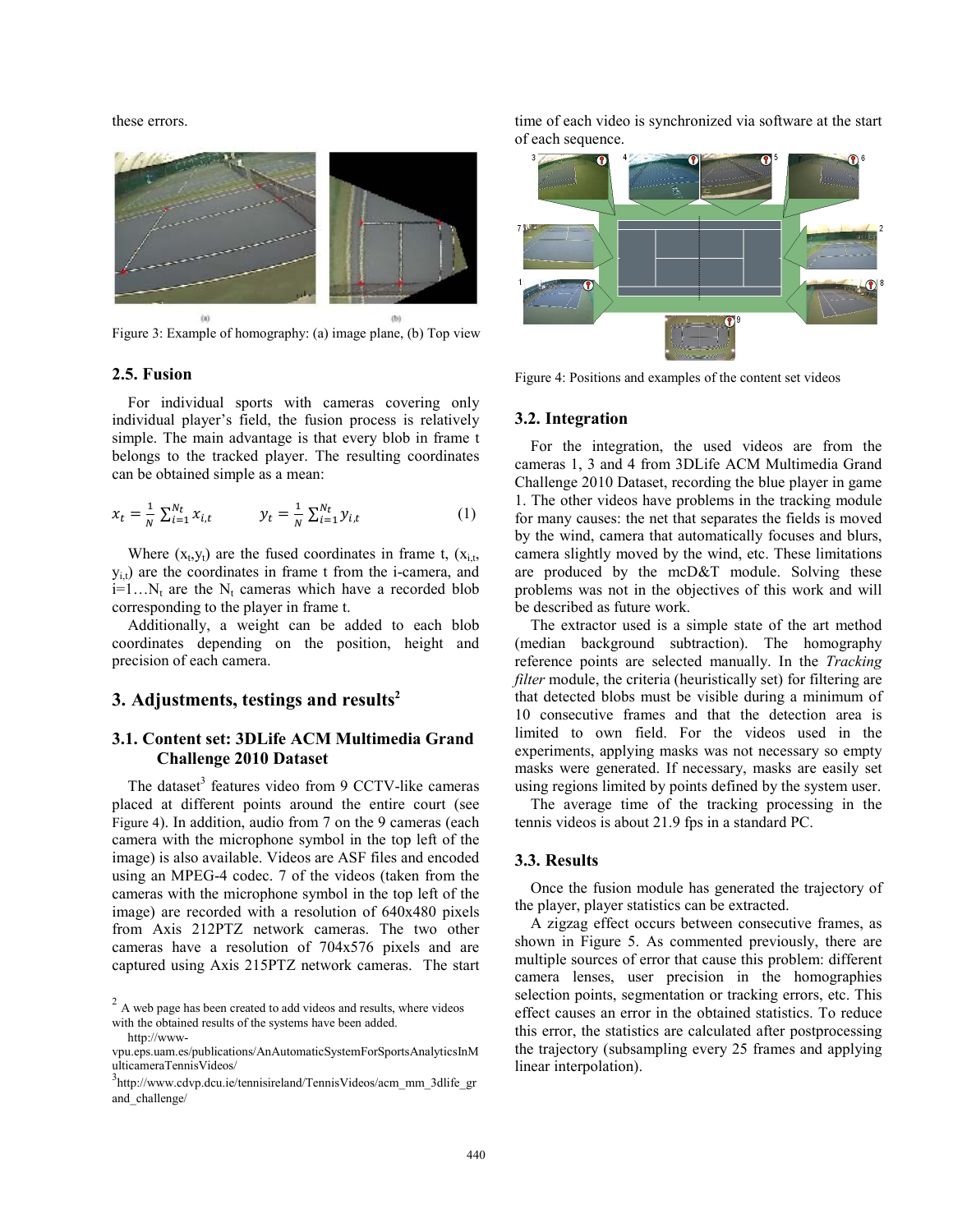

Figure 5: Example of the zigzag effect in the trajectories

An example of the resulting statistics video is shown in Figure 6, which depicts the following information: position on the field (X and Y given a coordinate origin), total covered distance, average speed and instant speed.



Figure 6: Example of the resulting statistic video

#### **4. Conclusions**

The main objective of the work presented in this paper, the design and development of an automatic system for detecting and tracking players in a field using multicamera video, has been reached. After a simple configuration, the system is able to detect and track the player in each side of the field. With the resulting trajectory, the system is able to provide some statistics. The system is complete, general and modular, easing future work improvements and modifications.

The evaluation using Ground Truth is not possible since there is no such Ground Truth. The results have not been compared with other systems as we have not found software or results using the same dataset.

Analysis of sport videos with fixed cameras has advantages with respect to general videos of video surveillance. Backgrounds are generally static and uniform, except for certain areas such as public or dynamic advertising, which can be excluded easily.

The location of the cameras is important. The ideal case is when the cameras are symmetrically placed covering most of the field, since in these cases tracking errors are reduced in fusion process. Placing the cameras at higher elevations is interesting because it reduces the tracking error.

There are many lines of future work for this system. A real-time interactive Graphical User Interface (GUI) should be developed for the system operators or system supervisors. The precision of each trajectory projection depends on the location in the field. An evaluation of the precision as a function of the position in the field and of the distance to the camera can prevent these precision differences, reducing the final position error. The applied fusion is one of the simplest possible techniques. Some more complex techniques can be applied: as a first approach, adding weights to the camera projections depending on the distance to the player in each frame. Finally, additional statistics and information can be calculated: areas of the field where the player stays longer, instant acceleration of the player, etc.

## **Acknowledgements**

This work has been partially supported by the Spanish Government (TEC2011-25995).

# **References**

- [1] Y. Xinguo, D. Farin. Current and emerging topics in sports video processing. In Proc. of ICME 2005, 526-529.
- [2] Y. Huang, J. Llach, S. Bhagavathy. Players and ball detection in soccer videos based on color segmentation and shape analysis. In Proc. of ICMCAM 2007, vol. 4577: 416- 425.
- [3] C. Poppe, S.D. Bruyne, S. Verstockt, R.V. de Walle. Multicamera analysis of soccer sequences. In Proc. of AVSS 2010, 26-31.
- [4] M. Xu, J. Orwell, G. Jones. Tracking football players with multiple cameras. In Proc. of ICIP 2004, vol. 5:24-27.
- [5] X. Yu, C.H. Sim, J.R.Wang, L.F. Cheong. A trajectorybased ball detection and tracking algorithm in broadcast tennis video, In Proc. of ICIP 2004, vol. 2:1049-1052.
- [6] D. Connaghan, C. Ó Conaire, P. Kelly, and, N.E. O'Connor. *Recognition of tennis strokes using key postures.* In Proc. of ISSC 2010, 23-24.
- [7] F. Yan, W. Christmas and J. Kittler. A tennis ball tracking algorithm for automatic annotation of tennis match. In Proc. of BMVC 2005, 619-628.
- [8] Y.C. Jiang, K.T. Lai, C.H. Hsien, M.F. Lai. Player Detection and Tracking in Broadcast Tennis Video. In Proc. of PSIVT 2009, 759-770.
- [9] G. Kayumbi, P.L. Mazzeo, P. Spagnolo, M. Taj, A. Cavallaro. Distributed visual sensing for virtual top-view trajectory generation in football videos. In Proc. of CIVR 2008, 535-542.
- [10] N. Inamoto, H. Saito. Virtual viewpoint replay for a soccer match by view interpolation from multiple cameras. IEEE Transactions on Multimedia, 9(6):1155–1166, 2007.